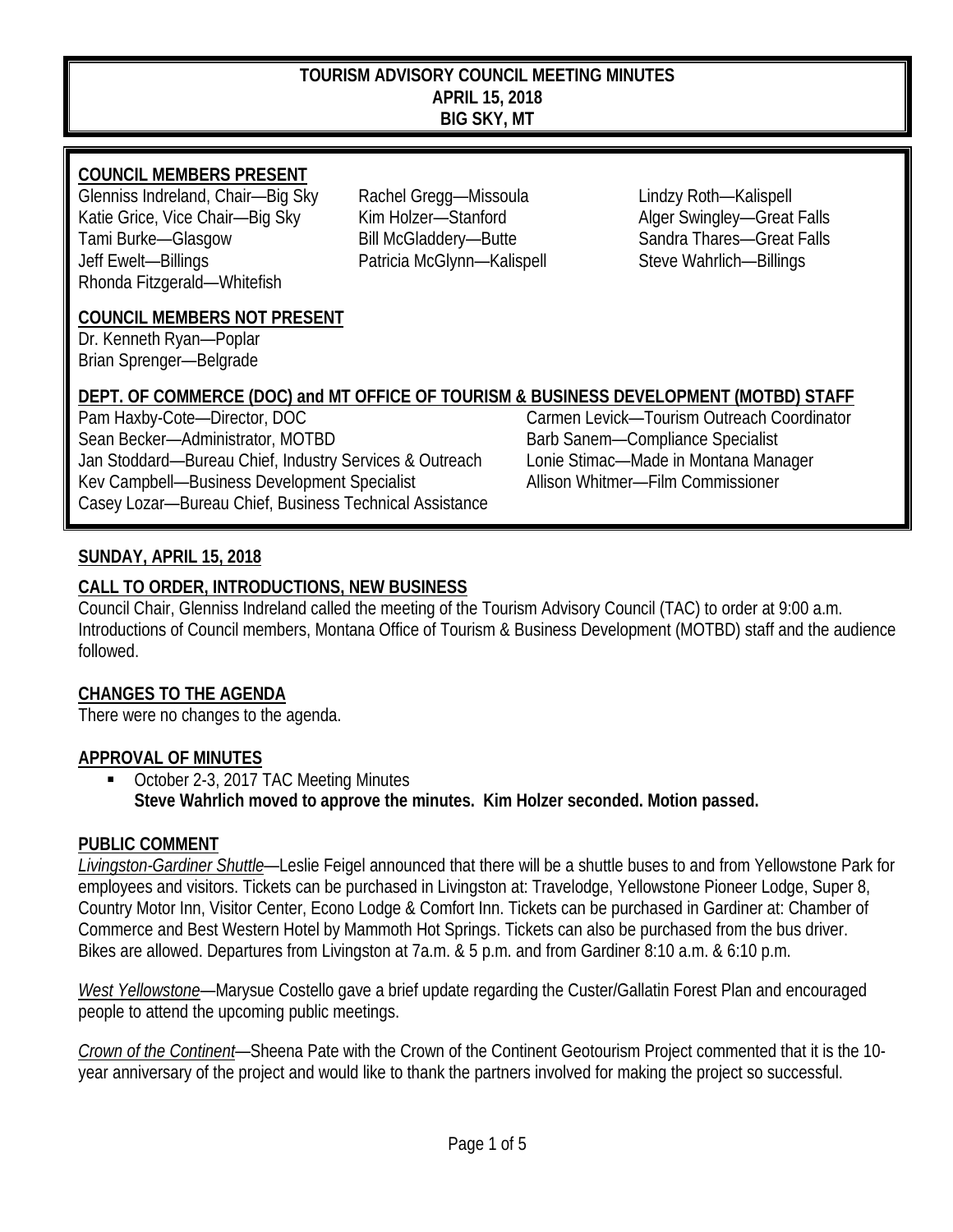*Helena Chamber & CVB*—Mike Mergenthaler said that he is looking forward to the June TAC meeting being in Helena and that he is working on a great event to showcase Helena in the summer.

*Big Sky Chamber & CVB*—Candace Strauss said that Gallatin County and the community of Big Sky recently received a \$10.3 million TIGER (Transportation Investment Generating Economic Recovery) grant award for road improvements on MT Highway 64 which is the main road in Big Sky. The will be adding left turn lanes at key intersections along Lone Mountain Trail. The money will also be used for the construction of a pedestrian tunnel, road signs, and other projects in the area including public transit between the Bozeman/Belgrade area and Big Sky.

# **TAC COMMITTEE REPORTS BY RESPECTIVE CHAIRS**

### **Executive Committee**—Glenniss Indreland, Chair

Glenniss gave a recap of the recent Executive Committee conference call held on April 5, 2018.

*TAC Meeting Schedule*

Glenniss reviewed the dates for TAC meetings through 2019. All meetings will continue to be in Helena. Here are the dates for all upcoming meetings.

- $\triangleright$  June 11-12, 2018
- $\triangleright$  September 24-25, 2018
- $\blacktriangleright$  February 4-5, 2019
- $\triangleright$  June 10-11, 2019
- $\triangleright$  October 7-8, 2019

# *TAC Operating Policy*

Glenniss said that the TAC Operating Policy needs to be updated to reflect the definition of a quorum for boards and councils. After consulting with Department of Commerce legal counsel, it was determined that per MCA 2- 15-122, the TAC does not have authority to define a quorum. The statute states that "a majority of the membership of an advisory council constitutes a quorum to do business". The executive committee recommended amending the language in section G of the TAC Operating Policy to replace the word "two-thirds" with "majority".

Glenniss said that the Executive Committee also discussed what constitutes a TAC meeting saying that the law defines a meeting as the convening of a quorum, whether corporal or by means of electronic equipment, to hear, discuss, or act upon a matter over which the agency has supervision, control, jurisdiction, or advisory power. While some situations are defined clearly, there are some gray areas also. A few examples were given such as if a majority of the TAC is on a telephone call, and the call is discussing tourism, then that is a meeting that should be noticed. Alternatively, if a majority of TAC members show up to a conference on tourism, the argument could be made that the members are not *convening*, but rather coincidentally at the same place. However, if all the TAC members sat at the same table during the conference, an argument could be made that TAC was *convening*. One last example, if TAC is staying at a hotel and in the morning all the members are in the lobby getting coffee and donuts before a meeting starts, that is probably not a meeting. In short, it is a spectrum of variations and Glenniss asked that the TAC be mindful of these things when they are together.

**Rhonda Fitzgerald moved to approve the recommendation to change the wording in the TAC Operating Policy defining a quorum from "two-thirds" to "the majority". Kim Holzer seconded. Motion passed.**

# *Lodging Tax Collections*

If you have been looking at the statewide lodging tax collections, you will notice that there are some challenges in Eastern Montana. Glenniss said that the Industry Services & Outreach Bureau is looking at ways to assist with strategies to determine needs for destination development and potential audiences. She asked that if any of the Regions, CVBs or other tourism partners had ideas to please funnel them to Jan Stoddard at [JStoddard@mt.gov.](mailto:JStoddard@mt.gov)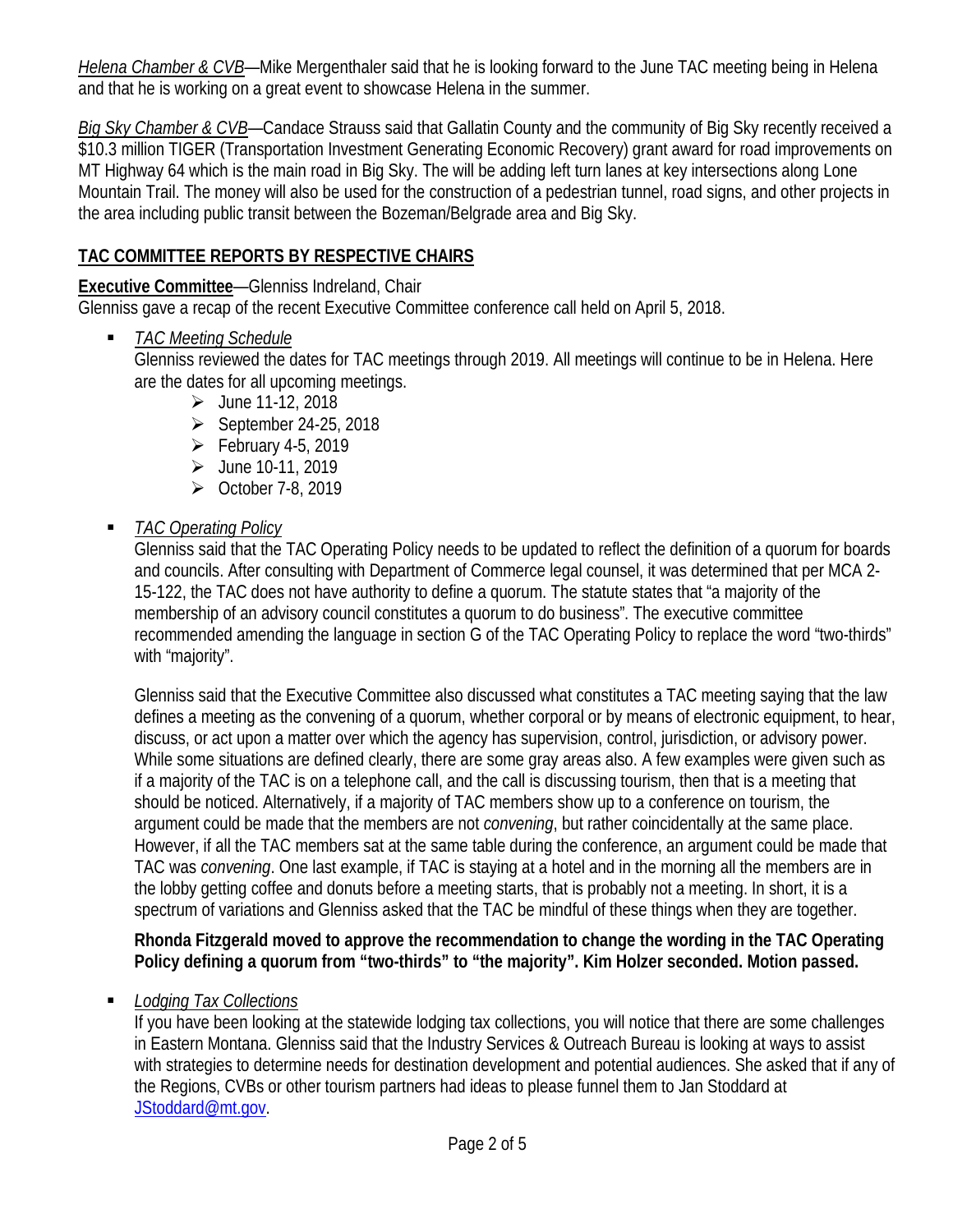*Budgets for Regions/CVBs*

After the preliminary projections are sent out and marketing plans and budgets are submitted and approved, there are often adjustments made due to actual collections. Glenniss said that the Executive Committee would allow the Marketing Committee purview to review and approve such budget adjustments within the period of the actual marketing plans so that changes can be made timely and more efficiently.

# *Enforcement of Timely Submission of Financial and Evaluation Reports*

Glenniss commented that the lodging tax funded programs have been through a legislative audit and that there are processes and best practices that need to be better followed. She said that the language in the Region and CVB contracts and provisions for compliance in the Rules & Regulations outlines when things are due, and that the TAC will be more strongly enforcing those deadlines. If a deadline is missed, the first step will be to send a certified letter to the executive director and board president of the Region or CVB organization. The next step would be a reminder phone call and if necessary, withholding of funds and up to a 10% fine. She said that hopefully it would not come down to needing to withhold funds or impose a fine but reiterated that the contract is a legally binding agreement and that everyone is obligated to fulfill their contract.

# **Research Committee**—Rhonda Fitzgerald, Chair

Rhonda gave the recommendations of the Research Committee for FY19 research projects for a total of \$858,000. Those projects are as follows:

# *Ongoing Projects*—

- **Duarterly Nonresident Visitor Analysis**
- 2018 Economic Impacts and 2019 Outlook
- Tourism and Recreation Monitoring
- ITRR Data Mining (includes transportation zone of influence/attractions)
- Panel Studies
- **Survey Kits**
- **Emerging Issues**

# *One-Time Projects Projects*—

- What are repeat visitors looking for on a return trip?
- **Indian Country cultural and heritage tourism**
- Economics and characteristics of alpine skiing in MT
- **Motorcycle touring**
- Using tourism to recruit new business
- Tourism's impact on rural communities
- Community tourism development case study—Gardiner (after development)

### **Rachel Gregg moved to approve the recommendation of the committee. Bill McGladdery seconded. Motion passed.**

# **Marketing Committee Updates**—Katie Grice, Chair

# *Audits*

The Marketing Committee recommended final approval for the following audits:

*Glacier Country (FY17)*: Approval as submitted with uncommitted funds on hand of \$0.00. **Tami Burke moved to approve the recommendation. Bill McGladdery seconded. Motion passed.**

*Southwest Montana (FY17)*: Approval as submitted with uncommitted funds on hand of \$109.33. **Steve Wahrlich moved to approve the recommendation. Lindzy Roth seconded. Motion passed.**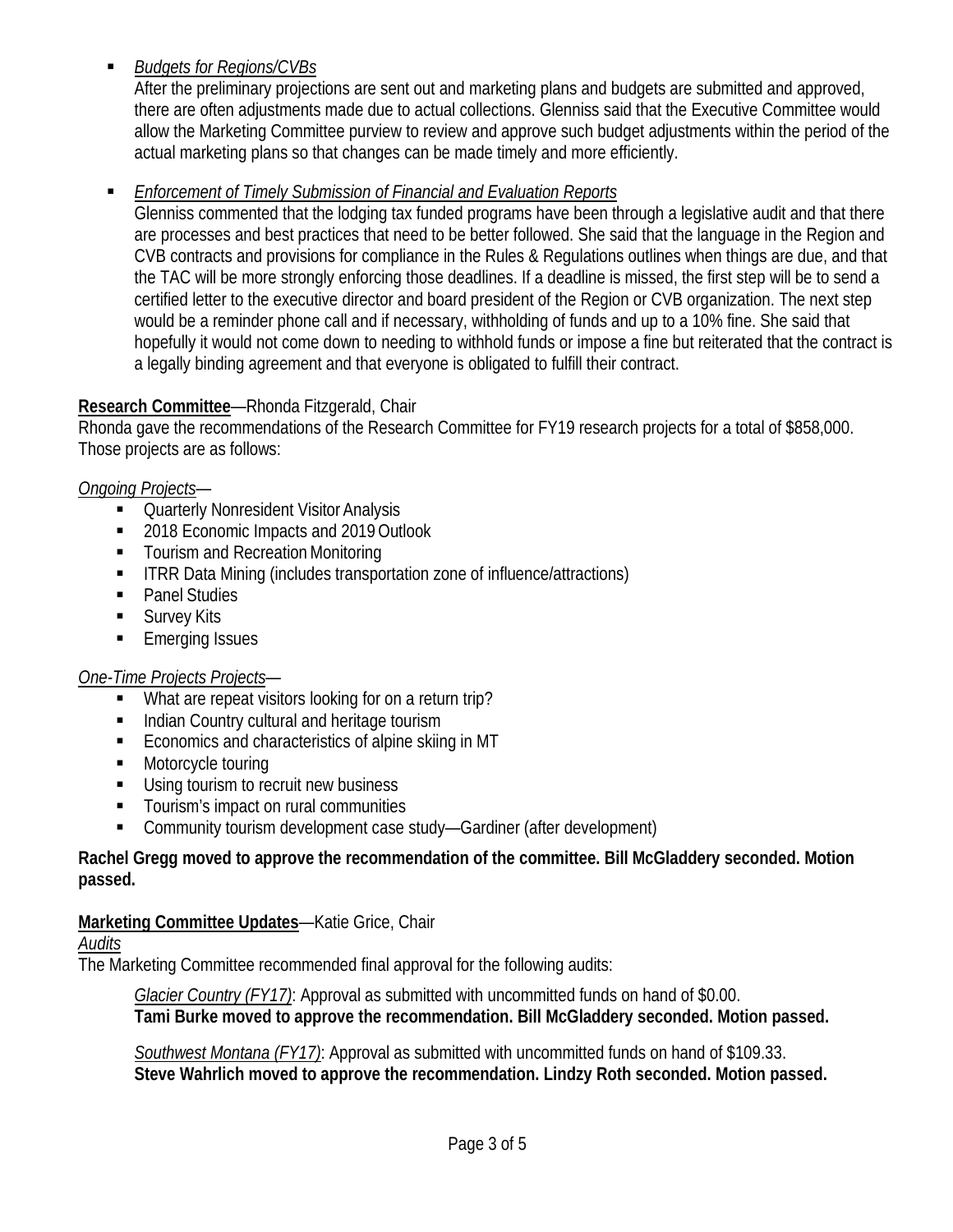*Belgrade CVB (FY17)*: Approval as submitted with uncommitted funds on hand of \$87.43. **Kim Holzer moved to approve the recommendation. Patricia McGlynn seconded. Motion passed.**

*Bozeman CVB (FY17)*: Approval as submitted with uncommitted funds on hand of \$0.00. **Jeff Ewelt moved to approve the recommendation. Steve Wahrlich seconded. Motion passed.**

*Dillon CVB (FY17)*: Approval as submitted with uncommitted funds on hand of \$39.28. **Steve Wahrlich moved to approve the recommendation. Alger Swingley seconded. Motion passed.**

*Great Falls CVB (FY17)*: Approval as submitted with uncommitted funds on hand of \$87.61. **Bill McGladdery moved to approve the recommendation. Rachel Gregg seconded. Motion passed.**

*Kalispell CVB (FY17)*: Approval as submitted with uncommitted funds on hand of \$866.46. **Bill McGladdery moved to approve the recommendation. Kim Holzer seconded. Motion passed.**

*Livingston CVB (FY17)*: Approval as submitted with uncommitted funds on hand of \$64.90. **Lindzy Roth moved to approve the recommendation. Patricia McGlynn seconded. Motion passed.**

*Miles City CVB (FY17)*: Approval as submitted with uncommitted funds on hand of \$36.17. **Steve Wahrlich moved to approve the recommendation. Bill McGladdery seconded. Motion passed.**

*Missoula CVB (FY17)*: Approval as submitted with uncommitted funds on hand of \$420.98. **Tami Burke moved to approve the recommendation. Rachel Gregg seconded. Motion passed.**

*Sidney CVB (FY17)*: Approval as submitted with uncommitted funds on hand of \$1,492.48. **Patricia McGlynn moved to approve the recommendation. Bill McGladdery seconded. Motion passed.**

*West Yellowstone CVB (FY17)*: Approval as submitted with uncommitted funds on hand of \$0.00. **Rachel Gregg moved to approve the recommendation. Lindzy Roth seconded. Motion passed.**

*Whitefish CVB (FY17)*: Approval as submitted with uncommitted funds on hand of \$677.38. **Jeff Ewelt moved to approve the recommendation. Patricia McGlynn seconded. Rhonda Fitzgerald abstained. Motion passed.**

*Big Sky CVB (July 1, 2017—December 31, 2017: FY18)*: The organization responsible to administer the Big Sky CVB lodging tax funds has transferred from the Big Sky Chamber of Commerce to Visit Big Sky. Beginning January 1, 2018, Visit Big Sky took over the administration of the lodging tax funds distributed to the Big Sky CVB. The remaining Cash on Hand of \$118,020.27 has been transferred to Visit Big Sky to continue supporting the approved FY18 Big Sky CVB Marketing Plan budget. Approval as submitted with uncommitted funds on hand of \$118,020.27.

**Tami Burke moved to approve the recommendation. Alger Swingley seconded. Glenniss Indreland abstained. Motion passed.**

# *June Marketing Plan Presentations*

Katie gave an overview for the June 2018 marketing plan presentations saying that they would be done the same way as last year setting up trade show style with each Region being set up with their respective CVBs. Each organization will give a brief presentation with focus on new updates, what worked over the past 12 months and what didn't work as well as providing a one sheet "fast facts" to hand out.

# *Region and CVB Rules & Regulations*

Katie said that the initial review of the Rules & Regulations is underway and at this time they are working on making the table of contents more concise and focusing on making the document flow better.